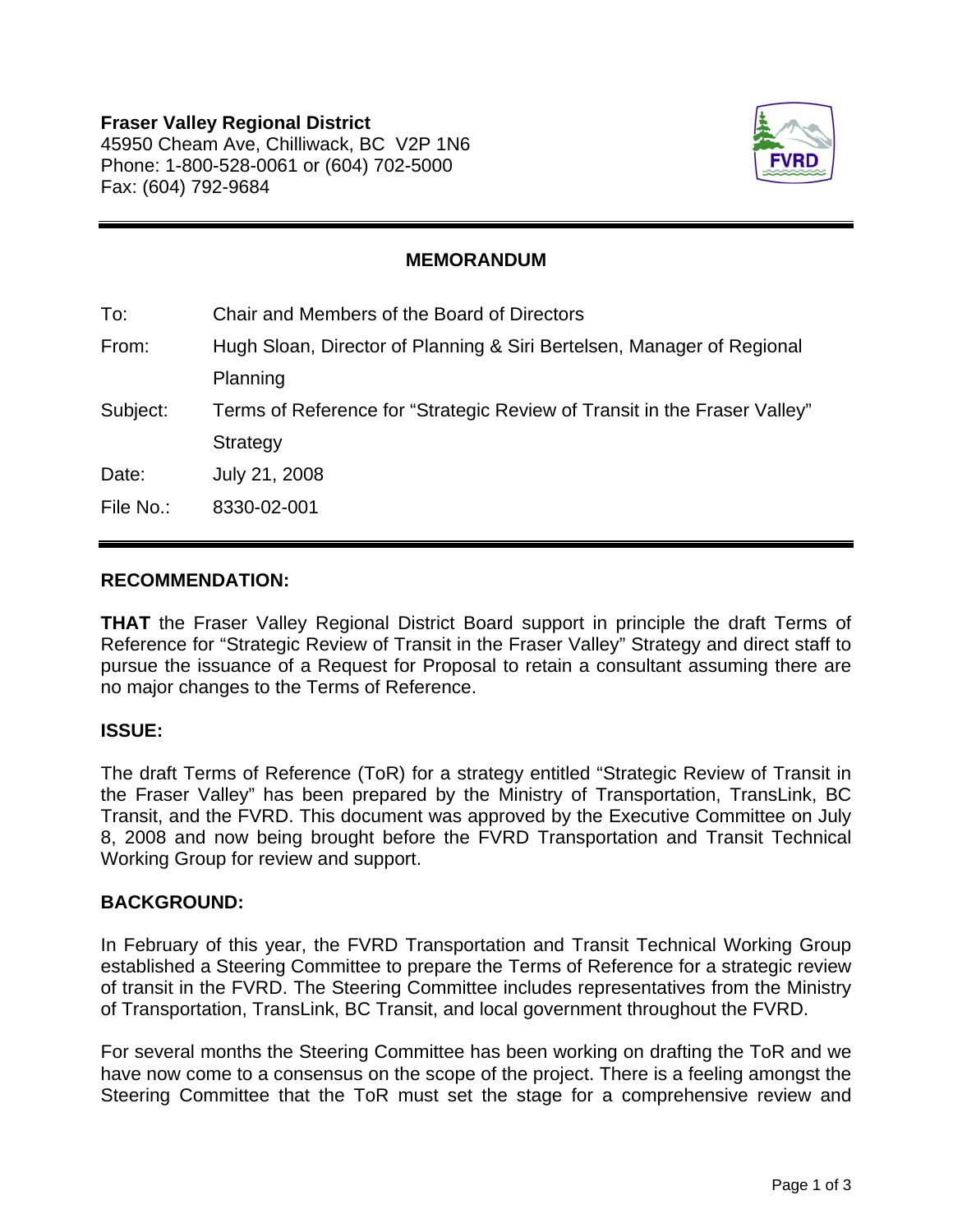analysis of the current transit situation in the Fraser Valley as well as a critical look at the future needs. It clearly reflects the collaborate efforts and desire among the partners to develop a comprehensive, long-range transit strategy for the Fraser Valley that supports both local community plans and the FVRD's Regional Growth Strategy. This strategy will also create a broad outline of transit and other transportation services in the Fraser Valley in 2030, as well as for the interim horizon years of 2013 and 2020. The agreed upon Terms of Reference is attached to this memorandum for your information.

More specifically, the intent of this study is to provide a series of working papers<sup>1</sup> that form a logical transition in developing a foundation, vision (both regional and local) and concept network plan for transit in the Fraser Valley. These documents will focus on the following:

• **Foundation Paper** - summarizing local, regional and governmental initiatives and objectives;

• **Vision Documents (Regional)** - providing a vision that meets those objectives both in terms of transit ridership and greenhouse gas emission reductions at the regional level;

• **Vision Document (Municipal)** - translating the regional vision to the local level to identify transit demand, growth potential, and key transit trip generators; and

• **Concept Plan** - providing a concept plan identifying key service routes, corridors, and regional networks where the partners should concentrate investment to promote transit growth within the Fraser Valley.

On July 8, 2008 the Executive Committee supported the draft ToR provided that the concept plan clearly identifies options on various models of governance.

Once the Terms of Reference is supported by the FVRD Transportation and Transit

Technical Working Group, the Steering Committee will then issue a Request for Proposal to potential consultants. Assuming that the Request for Proposal goes out later this month, the timeline for this exercise is outlined in the adjacent graphic.

 $\overline{a}$ 



 $1$  The Strategic Review of Transit in the Fraser Valley will consist of five working papers as a

Communications/Consultations Plan. They are as follows: 1. Foundation Paper; 2. Transit Vision (Regional Level); 3. Transit Vision (Municipal Level); 4. Transit Concept Plan; 5. Final Report; and 6. Communications/Consultation Plan